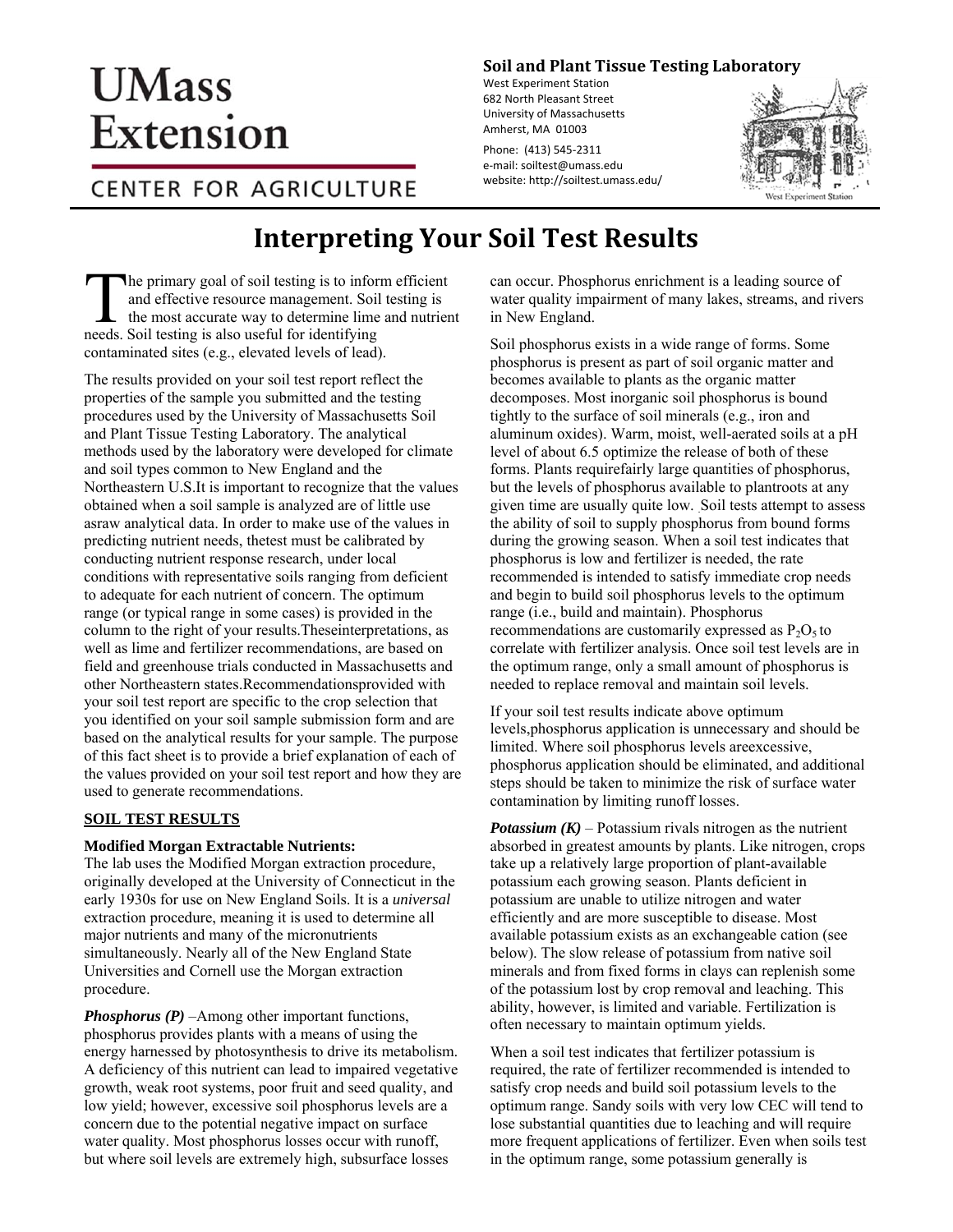recommended to account for a portion of crop removal. By convention, potassium recommendations are expressed as  $K<sub>2</sub>O$  to correlate with fertilizer analysis.

*Calcium (Ca)* **–** Calcium is essential for proper functioning of plant cell walls and membranes. Sufficient calcium must also be present in actively growing plant parts, especially in fruits and roots. Properly limed soils with constant and adequate moisture will normally supply sufficient calcium to plants. If soil calcium levels are less than optimal and lime is not required, gypsum (calcium sulfate) may be recommended.

*Magnesium (Mg)* – Magnesium acts together with phosphorus to drive plant metabolism and is part of chlorophyll, a vital substance for photosynthesis. Like calcium, magnesium is ordinarily supplied through liming. If magnesium levels are low and lime is required, dolomitic lime (rich in Mg) will be recommended. If Mg is low and lime is not required, Epsom salts (magnesium sulfate) may be recommended.

*Sulfur(S)* –Sulfur is a component of several enzymes that regulate photosynthesis and nitrogen fixation. The vast majority of sulfur in soil is stored in soil organic matter and is converted to available mineral form by the action of soil microorganisms. In New England, atmospheric deposition resulting from combustion of fossil fuels has historically contributed significant amounts of sulfur to soil each year; however, with improved emissions control and the use of cleaner fuels, sulfur deposition has been reduced. Still, sulfur deficiencies are rare in New England and an optimum range for Modified Morgan extractable sulfur has never been identified. The interpretation of extractable sulfur levels found on your report is based on what is typically found. When sulfur levels are low, several sources of sulfur are available to ensure adequate plant nutrition including: gypsum (calcium sulfate), potassium sulfate (0-0-50) and sul-po-mag (0-0-22-11 Mg-22 S). Moderate applications of animal manure or compost will generally result in adequate soil sulfur levels.

*Micronutrients* – Micronutrients are elements essential to plants that are required in very small amounts. Five of these (iron, manganese, zinc, copper, and boron) are tested routinely. Micronutrient deficiencies are most likely to occur in sandy, low organic matter soils. High soil pH may also bring about micronutrient deficiencies, especially in sandy soils.Micronutrient deficiencies and response to micronutrient fertilizers are rarely observed in the Northeast. For this reason, optimum ranges have never been defined. Your soil test values are compared to levels normally found in Northeast soils. When levels are well below this range,we recommend collecting a plant tissue sample to determine if a deficiency exists and a micronutrient fertilizer is required.

*Aluminum (Al)*–Aluminum is not a plant nutrient and at elevated levels it can be extremely toxic to plant roots and limit the ability of plants to take up phosphorus by reducing phosphorus solubility. Aluminum sensitivity varies greatly with plant type. Acid-loving plants, such as rhododendrons and blueberries can tolerate moderately high

aluminum levels, whereas lettuce, carrots and beets are very sensitive. Extractable aluminum increases greatly at soil pH below 5.5. Proper liming will lower aluminum solubility to acceptable levels. For some crops, the amount of  $P_2O_5$ fertilizer recommended is adjusted based on extractable aluminum levels.

*Lead (Pb)*–This laboratory routinely screens all soil samples for elevated levels of extractable lead.The extractable lead level is used to estimate the concentration of total sorbed lead, which is what MassDEP and USEPA guidelines are based on. Lead is naturally present in most New England soils at low concentrations (15-40 ppm total lead). At these levels lead generally is thought to present minimal danger to people or plants. Soil pollution with lead-based paint and the tetraethyl lead of past automotive fuels have increased soil lead levels to several thousand ppm in some places. Unless the estimated total lead level in your soil exceeds 299 ppm (Modified Morgan extractable level of 22 ppm) it is simply reported as low and can be considered safe (assuming the sample submitted is representative of the area of concern). Estimated total lead levels above 300 ppm are a concern. In such cases, consult the separate insert on soil lead levels.

## **Cation Exchange Capacity and Soil Acidity:**

*Cation Exchange Capacity*–Cation exchange capacity (CEC) is a measure of the soil's ability to retain and supply nutrients, specifically the positively charged nutrient ions called cations. These include the cations calcium  $(Ca^{2+})$ , magnesium ( $Mg^{2+}$ ), potassium ( $K^{1+}$ ), ammonium ( $NH_4^+$ ), and many of the micronutrients. Cations are attracted to negatively charged surfaces of clay and organic particles called colloids. CEC is reported in units of milli-equivalents per 100 grams of soil (meq/100 g) and can range from below 5 meq/100 g in sandy, low organic matter soils to over 15meq/100 g in finer textured soils and those high in organic matter. Low CEC soils are more susceptible to cation nutrient loss through leaching.

The cations calcium  $(Ca^{2+})$ , magnesium(Mg2+), potassium  $(K^+)$ , hydrogen  $(H^+)$  and aluminum  $(Al^{3+})$  account for the vast majority of cations adsorbed on the soil colloids in New England soils. Hydrogen  $(H<sup>+</sup>)$  and aluminum  $(A<sup>3+</sup>)$  are considered acidic cations because they tend to lower soil pH while calcium  $(Ca^{2+})$ , magnesium  $(Mg^{2+})$ , and potassium (K<sup>+</sup> ) are considered basic cations and have no direct influence on soil pH. Base saturation is the portion (expressed as a percentage) of the soil's cation exchange capacity occupied by calcium  $(Ca^{2+})$ , magnesium  $(Mg^{2+})$ , and potassium  $(K^+)$ . At one time, many labs provided fertilizer recommendations to achieve very specific *ideal* potassium, calcium, and magnesium saturation ratios. This approach was never well supported by data. Research conducted over the last several decades indicates that an ideal basic cation ratio does not exist and fertilizing to achieve a prescribed level of potassium, calcium, and magnesium saturation is unjustified. Still, base saturation can provide useful information. Your report includes the base cation saturation values observed for your sample and the ranges typically observed in New England soils.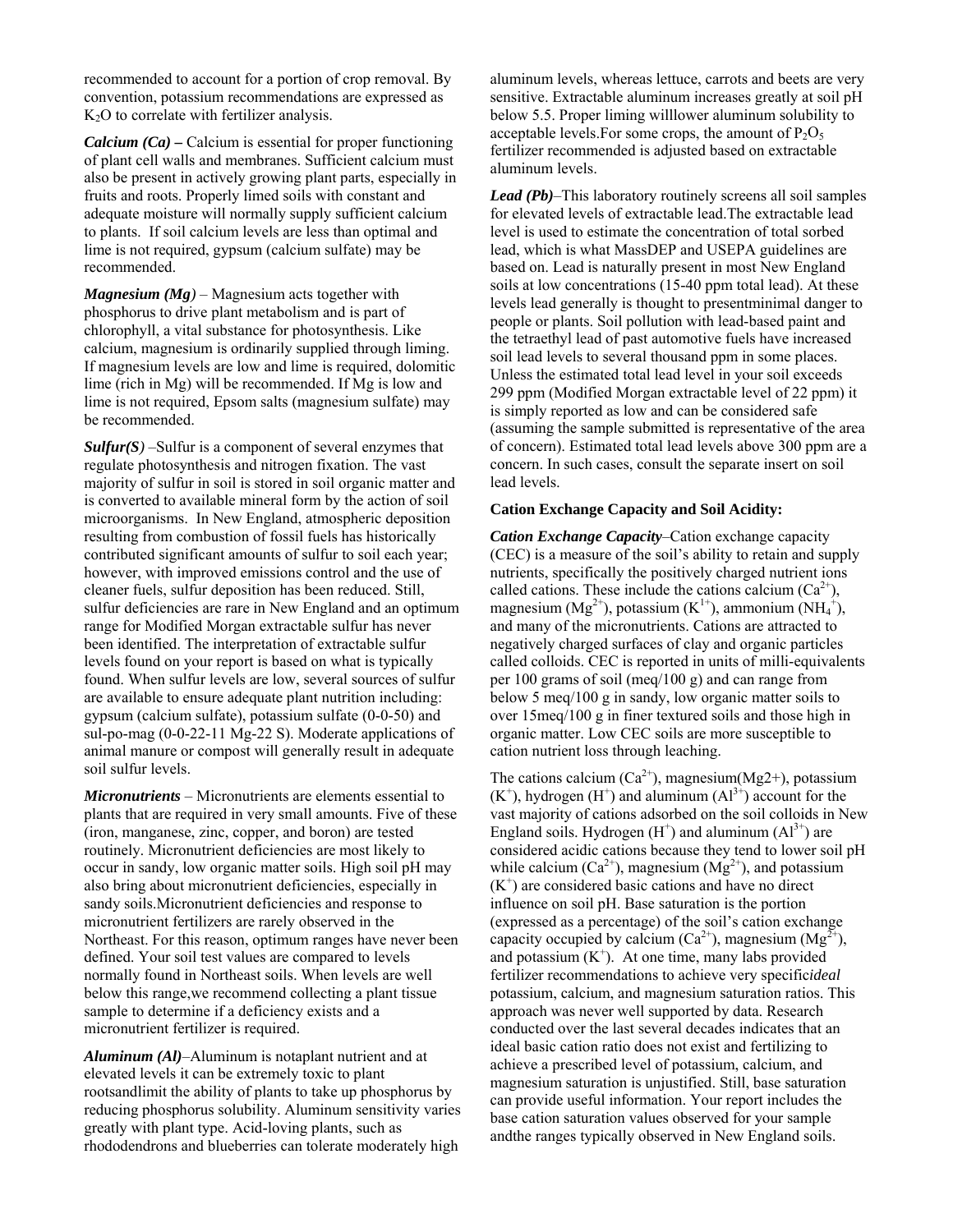When base saturation is well outside of these ranges it is typically associated with deficient or excessive potassium or very acidic or alkaline soil conditions. Following the fertilizer and lime recommendations provided with your report will typically result in base saturation values within normal ranges.

*Soil pH and Exchangeable Acidity* – One of the most valuable pieces of information you can get from soil testing is a measure of soil acidity. Soil pH is an indicator of the soil's acidity which is a primary factor controlling nutrient availability, microbial processes, and plant growth. A pH of 7.0 is neutral, less than 7.0 is acidic, and greater than 7.0 is alkaline. Maintaining proper soil pH is one of the most important aspects of soil fertility management. Most New England soils are naturally acidic and need to be limed periodically to keep the pH in the range of 6.0 to 7.0 desired by most crops and ornamental plants. When the soil is acidic, the availability of nitrogen, phosphorus, and potassium is reduced, and there are usually low amounts of calcium and magnesium in the soil. Under acidic conditions, most micronutrients are more soluble and are therefore more available to plants. Under very acidic conditions aluminum, iron, and manganese may be so soluble they can reach toxic levels. Soil acidity also influences soil microbes. For example, when soil pH is low (below 6.0), bacterial activity is significantly reduced. Acidic soil conditions also reduce the effectiveness of some herbicides

When soil pH is maintained at the proper level, plant nutrient availability is optimized, solubility of toxic elements is minimized, and beneficial soil organisms are most active. While most plants grow best in soil with a pH between 6 and 7, there are some notable acid-loving exceptions, including blueberry and rhododendron, which perform best under soil conditions associated with a lower pH.

Due to the climate and geology of New England, soils here tend to be naturally acidic (4.5-5.5).The most effective way to manage soil acidity is to apply agricultural limestone. The quantity of lime required is determined by the target pH (based on crops to be grown) and the soils buffering capacity. Buffering capacity refers a soil's tendency to resist change in pH. Soil pH is a measure of active acidity, based on the concentration of hydrogen ions  $(H<sup>+</sup>)$  in soil solution, and is an indicator of the current soil condition. When lime is added to a soil, active acidity is neutralized by chemical reactions that remove hydrogen ions from the soil solution. However, there are also acidic cations ( $H^+$  and  $Al^{3+}$ ) adsorbed on soil colloids (the CEC) which can be released into the soil solution to replace those neutralized by the lime. This is called exchangeable acidity. Soils such as clays or those high in organic matter have a high cation exchange capacity (CEC) and a potential for large amounts of exchangeable acidity. These soils are said to be well buffered. To effectively raise the soil pH, both active and exchangeable acidity must be neutralized. The lab determines buffering capacity and lime requirement by estimating the exchangeable acidity. Exchangeable acidity, which is reported in units of meq/100 g, is directly related to the quantity of lime required to increase the pH from its

current level to the target level determined by the selected crop.

Occasionally soil pH must be lowered, because either the plant requires acid soil or the soil was previously overlimed. Incorporating elemental sulfur (S) is the most effective way to lower soil pH. Once applied, the sulfur oxidizes to sulfuric acid. Applying 5 to 10 lbs. of sulfur per 1000 sq. ft. will lower the pH of most New England soils by approximately half a unit. (Use the lower rate for very sandy soils.) No more than 15 lbs. of sulfur per 1000 sq. ft. should be applied at any one time. Retest the soil after 4 to 6 months to determine if more sulfur is needed.

#### **Additional Optional Tests:**

The lab offers several additional optional tests for routine analysis. While each of these tests can provide useful information under certain conditions, results are not directly used to make fertilizer or lime recommendations.

*Organic Matter* –Soil organic matter (SOM) is composed of materials containing carbon. These materials include plant and animal remains (including bacteria and fungi) in various stages of decomposition, root and microbial exudates and humus. Humus is the end-product of decay and is resistant to further decomposition. Native SOM content of most cultivated or developed areas of New England is almost always less than 8% and typically in the 2 to 4% range. Several factors control the amount of SOM a soil may have, including soil texture and drainage. Well-drained, coarse textured soils tend to naturally have lower levels of SOM. This is due, in part, to the rapid microbial decomposition rates favored by these soil conditions. In fact, it is difficult to maintain high levels of SOM in these soils without drastic, and sometime unsustainable, measures. Despite the low SOM content of many New England soils, it is an important component of soil for nutrient supply, water holding capacity, cation exchange capacity, and soil structure.

SOM supplies nutrients through the process of mineralization, which is the decomposition of organic compounds by microbial action into carbon dioxide and mineral constituents. Soil microbes are most active in warm soils (over 70°F) that are moist, but well aerated, with a pH between 6 and 7. Mineralization of nutrients will proceed rapidly under these conditions. Three of the macronutrients are made available to plants by mineralization: nitrogen (N), phosphorus (P), and sulfur (S). SOM has a direct influence on water holding capacity due to its ability to absorb large amounts of water, and indirectly by improving soil structure, which creates more pore space for water storage. Soil structure is enhanced by SOM because in the process of decomposition sticky compounds are produced by microorganisms. The cation exchange capacity of soils is controlled by the clay content and the SOM content with both materials supplying negatively charged sites for adsorption of cations. In most New England soils, the humus portion of SOM accounts for the vast majority of the cation exchange capacity.

The optimum range for SOM for soil health varies across soil types. Generally, lower levels of SOM are sufficient,